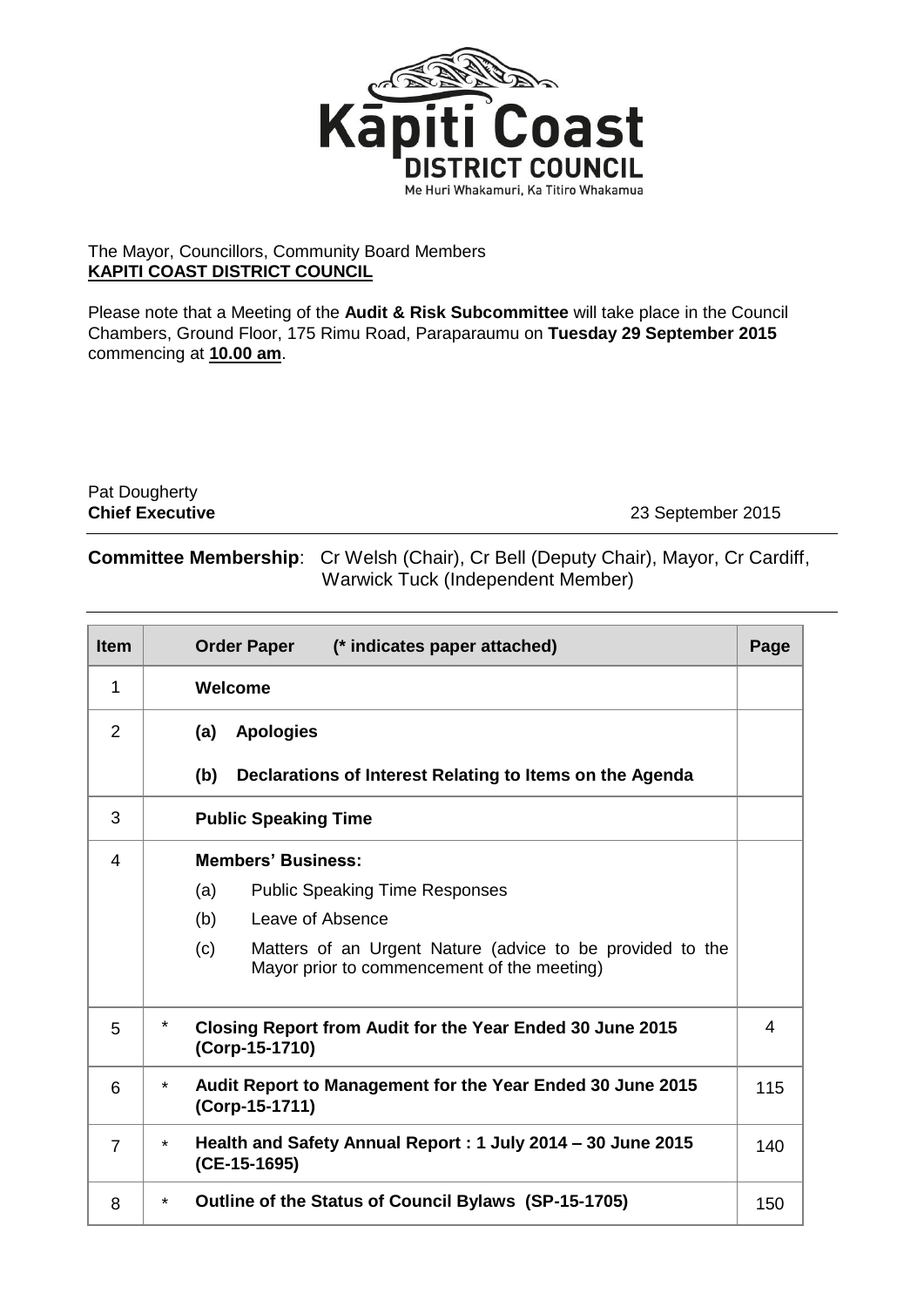| <b>Item</b>                                                                                                                                                                                                                                                                                                                            | <b>Order Paper</b>                                                                                                                                                                                                             | (* indicates paper attached)                                                                                                                                                                                                                                                                                               |                                                                                                                                                                                                                                             | Page |  |  |
|----------------------------------------------------------------------------------------------------------------------------------------------------------------------------------------------------------------------------------------------------------------------------------------------------------------------------------------|--------------------------------------------------------------------------------------------------------------------------------------------------------------------------------------------------------------------------------|----------------------------------------------------------------------------------------------------------------------------------------------------------------------------------------------------------------------------------------------------------------------------------------------------------------------------|---------------------------------------------------------------------------------------------------------------------------------------------------------------------------------------------------------------------------------------------|------|--|--|
| 9                                                                                                                                                                                                                                                                                                                                      | $\star$                                                                                                                                                                                                                        | Auditor-General's Report on Local Authorities' Consultation<br>156<br>Documents for 2015/35 Long Term Plans (Corp-15-1715)                                                                                                                                                                                                 |                                                                                                                                                                                                                                             |      |  |  |
| 10                                                                                                                                                                                                                                                                                                                                     | $\star$                                                                                                                                                                                                                        | <b>Confirmation of Minutes: 6 August 2015</b>                                                                                                                                                                                                                                                                              |                                                                                                                                                                                                                                             | 223  |  |  |
|                                                                                                                                                                                                                                                                                                                                        | <b>PUBLIC EXCLUDED RESOLUTION</b>                                                                                                                                                                                              |                                                                                                                                                                                                                                                                                                                            |                                                                                                                                                                                                                                             |      |  |  |
|                                                                                                                                                                                                                                                                                                                                        | That, pursuant to Section 48 of the Local Government Official<br>Information and Meetings Act 1987, the public now be excluded from<br>the meeting for the reasons given below, while the following matters<br>are considered: |                                                                                                                                                                                                                                                                                                                            |                                                                                                                                                                                                                                             |      |  |  |
| 11                                                                                                                                                                                                                                                                                                                                     | Quarterly Update on Statutory Compliance Issues and<br><b>Investigations (SP-15-1583)</b>                                                                                                                                      |                                                                                                                                                                                                                                                                                                                            |                                                                                                                                                                                                                                             |      |  |  |
|                                                                                                                                                                                                                                                                                                                                        | Weathertight Claims - Update as at 30 August 2015 (RS-15-1554)                                                                                                                                                                 |                                                                                                                                                                                                                                                                                                                            |                                                                                                                                                                                                                                             |      |  |  |
|                                                                                                                                                                                                                                                                                                                                        | <b>Update on Current Legal Proceedings</b>                                                                                                                                                                                     |                                                                                                                                                                                                                                                                                                                            |                                                                                                                                                                                                                                             |      |  |  |
|                                                                                                                                                                                                                                                                                                                                        | <b>Confirmation of Public Excluded Minutes: 6 August 2015</b>                                                                                                                                                                  |                                                                                                                                                                                                                                                                                                                            |                                                                                                                                                                                                                                             |      |  |  |
| The general subject of each matter to be considered, while the public<br>are excluded, the reason for passing this resolution in relation to each<br>matter, and the specific grounds under Section 48(1) of the Local<br>Government Official Information and Meetings Act 1987, for the<br>passing of this resolution are as follows: |                                                                                                                                                                                                                                |                                                                                                                                                                                                                                                                                                                            |                                                                                                                                                                                                                                             |      |  |  |
| General subject of each<br>matter to be considered                                                                                                                                                                                                                                                                                     |                                                                                                                                                                                                                                | <b>Reason for passing this</b><br>resolution in relation to each<br>matter                                                                                                                                                                                                                                                 | <b>Grounds under Section</b><br>48(1) for the passing of this<br>resolution                                                                                                                                                                 |      |  |  |
| <b>Quarterly Update on</b><br><b>Statutory Compliance</b><br><b>Issues and</b><br>Investigations<br>$(SP-15-1583)$                                                                                                                                                                                                                     |                                                                                                                                                                                                                                | Section $7(2)(a)$ – to protect the<br>privacy of natural persons.                                                                                                                                                                                                                                                          |                                                                                                                                                                                                                                             |      |  |  |
|                                                                                                                                                                                                                                                                                                                                        |                                                                                                                                                                                                                                | Section $7(2)(f)(i) -$ to maintain<br>the effective conduct of public<br>affairs through the free and<br>frank expression of opinions by<br>or between or to members or<br>officers or employees of any<br>local authority, or any persons<br>to whom section 2(5) of this<br>Act applies, in the course of<br>their duty. | $48(1)(a)$ : That the public<br>conduct of the whole or the<br>relevant part of the<br>proceedings of the meeting<br>would be likely to result in the<br>disclosure of information for<br>which good reason for<br>withholding would exist. |      |  |  |
| <b>Weathertight Claims -</b><br><b>Update as at 30 August</b><br>2015<br>(RS-15-1554)                                                                                                                                                                                                                                                  |                                                                                                                                                                                                                                | Section $7(2)(i)$ – to enable any<br>local authority holding the<br>information to carry on, without<br>prejudice or disadvantage,<br>negotiations.                                                                                                                                                                        | $48(1)(a)$ : That the public<br>conduct of the whole or the<br>relevant part of the<br>proceedings of the meeting<br>would be likely to result in the<br>disclosure of information for<br>which good reason for<br>withholding would exist. |      |  |  |